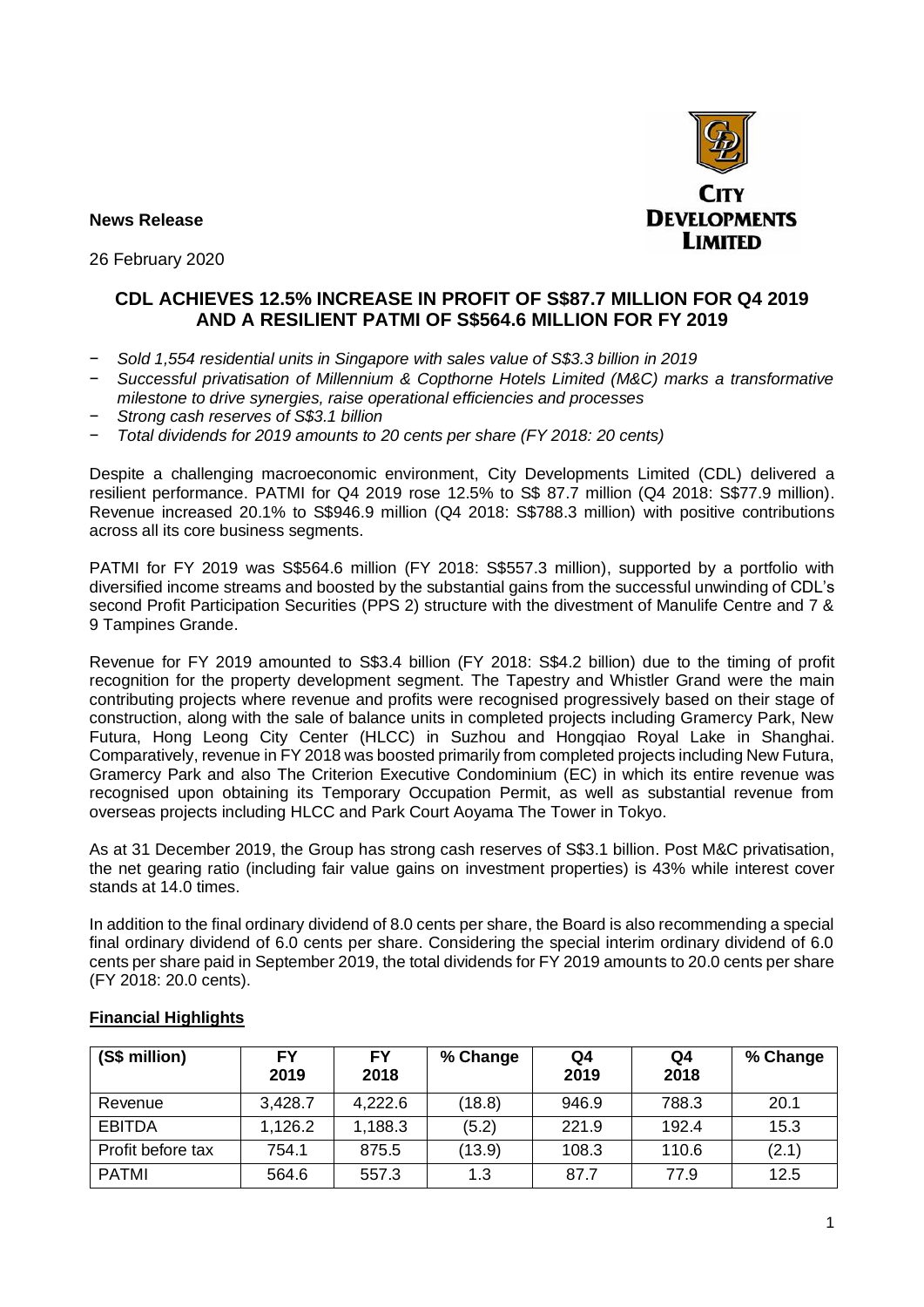### **Important Notes on Q4 2019 PATMI and Revenue**

- The revenue from the property development segment was backed by several Singapore projects including The Tapestry, Whistler Grand and Amber Park, as well as the fully sold 32 Hans Road project in the UK. The inclusion of W Singapore – Sentosa Cove into the Group's hotel portfolio in Q2 2019 bolstered the increase for the hotel operations segment. Furthermore, the acquisition of UK's Aldgate House and 125 Old Broad Street (OBS) in late 2018 boosted the investment properties segment for Q4 2019 revenue.
- In terms of profit before tax (PBT), the property development segment was the main contributor, making up 80.7% of the Group's pre-tax profits, followed by the investment properties segment. The hotel operations segment recorded lower impairment losses in Q4 2019 vis-à-vis Q4 2018.

### **Operations Review and Prospects**

### **Healthy Residential Sales in Singapore, China and other Overseas Markets**

- In Singapore, the Group and its joint venture (JV) associates sold 1,554 units including ECs with a total sales value of S\$3.3 billion in FY 2019 – a notable 40% increase in units sold and a 49% increase in sales value achieved (FY 2018: 1,113 residential units with a total sales value of S\$2.2 billion).
- The Group launched a record number of six residential projects in 2019, emerging as one of the topselling private sector developers in Singapore:

| Project                    | Location                 |          | <b>Total</b><br><b>Units</b> | <b>Units</b><br>Sold# | <b>ASP</b><br>achieved |
|----------------------------|--------------------------|----------|------------------------------|-----------------------|------------------------|
| Boulevard 88*              | <b>Orchard Boulevard</b> |          | 154                          | 91                    | >S\$3,790 psf          |
| Amber Park*<br>Amber Road  |                          | May      | 592                          | 202                   | >S\$2,480 psf          |
| <b>Haus on Handy</b>       | Handy Road               | July     | 188                          | 32                    | >S\$2,870 psf          |
| <b>Piermont Grand*</b>     | Sumang Walk              | July     | 820                          | 484                   | >S\$1,090 psf          |
| Nouvel 18~                 | Anderson Road            | July     | 156                          | 27                    | >S\$3,460 psf          |
| Sengkang Grand Residences* | Sengkang Central         | November | 680                          | 237                   | >S\$1,730 psf          |

*\*JV project* 

*#As of 23 February 2020*

*<sup>~</sup>Divested project under PPS 3, marketed by CDL*

- In **China**, the Group's wholly-owned subsidiary CDL China Limited and its JV associates sold 526 residential units and four villas in China, achieving sales value of RMB 1.81 billion (approximately S\$350 million) in FY 2019 – a notable two-fold increase of units sold with a 37% increase in sales value (FY 2018: Sold 259 residential units and 18 villas with total sales value of RMB 1.32 billion, (approximately S\$269 million)).
- In **Australia,** the Group sold over 60% of its JV 195-unit freehold residential project The Marker in West Melbourne. In addition, the Group's collaboration with Waterbrook Lifestyle Resorts for the 135 unit retirement village project in Bowral commenced pre-sales towards the end of 2019. Over 50% of the initial 52 units launched received reservations.

### **Upcoming Launch in Singapore**

The Group's residential GLS site at Sims Drive is being developed by its JV partner, Hong Leong Holdings Limited, and slated for sales launch in 1H 2020. Located near Aljunied MRT station and within an established residential estate, this residential project will comprise 566 units.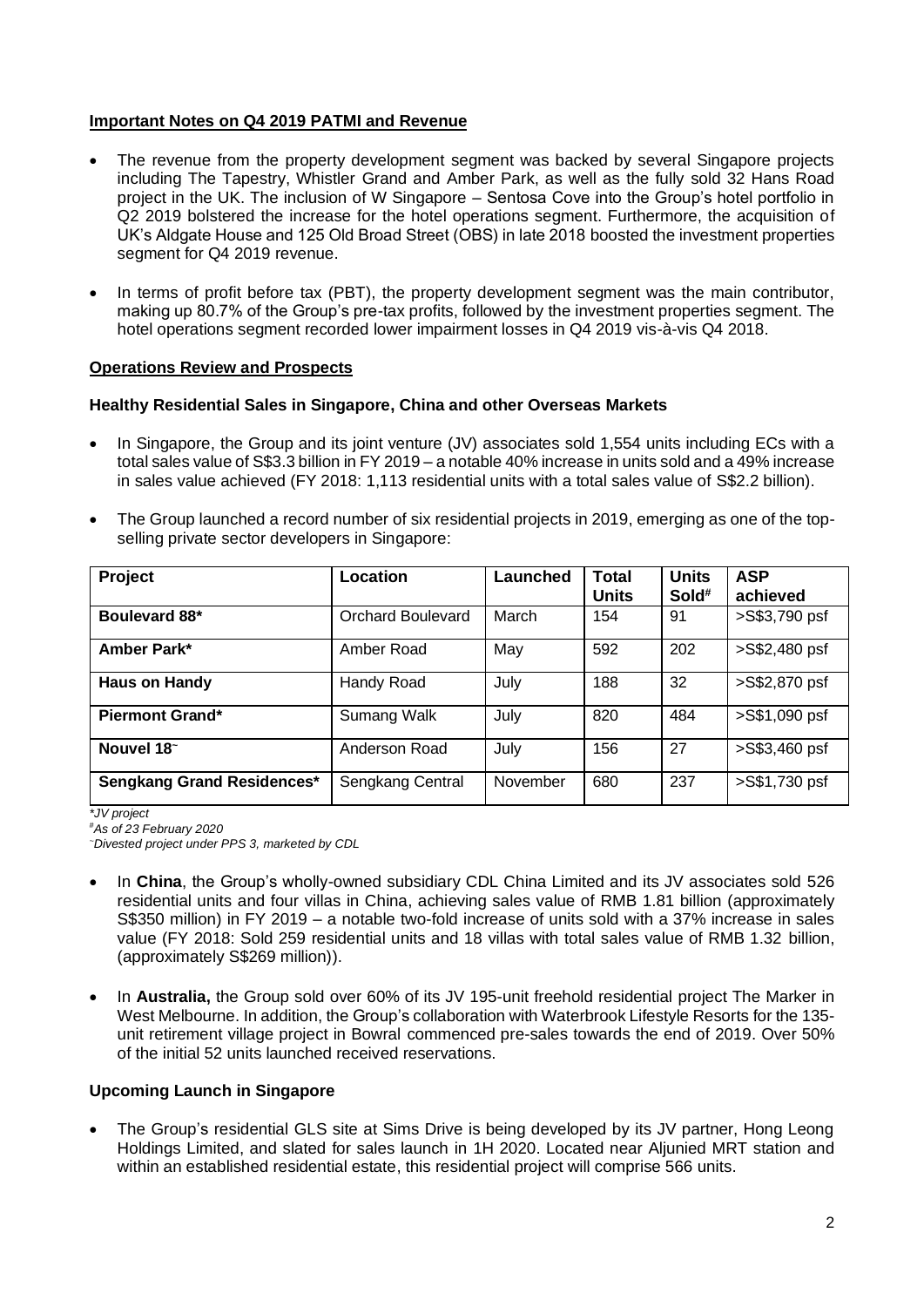### **Enhancing Recurring Income**

- In **Japan**, the Group acquired four freehold rental apartment projects in Osaka for JPY 5.46 billion (approximately S\$69.3 million), three of which are forward funded. One of the forward funded projects, Pregio Joto Chuo, was completed in September 2019 and has achieved a better-thanexpected occupancy of 95% within three months of completion. The remaining forward funded projects are expected to be completed in Q1 2020.
- In **China**, the Group completed its 100% stake acquisition in Shanghai's Hongqiao Sincere Centre (Phase 2) in November 2019 for a total purchase price of RMB 1.75 billion (approximately S\$344 million). The occupancy for the office and serviced apartment components is currently around 50% and 70% respectively.
- In **UK**, the Group's two freehold commercial buildings in Central London Aldgate House and 125 OBS, have already shown significant positive rental reversions post-acquisition. The Group has also embarked on several asset enhancement initiatives (AEIs) and feasibility studies on these office assets, enhancing the potential for higher rental upside.

### **Hotels**

• 2019 marked a significant milestone with the S\$1.3 billion successful privatisation of M&C. As at 31 December 2019, the Group has 156 hotels under its portfolio, of which 71 hotels (46%) are owned by the Group, 19 hotels (12%) are operated under JV arrangements or under CDL Hospitality Trusts, and the balance (42%) are managed or franchised hotels.

**Mr Kwek Leng Beng, Executive Chairman of CDL**, said, "CDL delivered a resilient set of results amidst a challenging macroeconomic environment. The privatisation of M&C in 2019 is a transformative milestone for CDL and in line with our focus to enhance recurring income. The roadmap for M&C is being formalised with priority initiatives to drive operational efficiency, sustainable hotel performance and integration with the Group. These initiatives will take time to materialise but the efforts lay the foundation for CDL's growth.

The COVID-19 outbreak is one of the biggest disruptors that has created a thick cloud of uncertainty, placing the global economic and social resilience to the test. The situation remains fluid and the full impact on businesses, operations and supply chains is still unknown. Nevertheless, we view the outlook for 2020 with an optimistic prism. With the collective efforts from government, businesses and individuals, the situation will stabilise and recover in time.

CDL's underlying fundamentals remain solid with a geographically diversified portfolio and a strong balance sheet. We are confident to manage the headwinds with tenacity, clear-mindedness, cost control and tight discipline."

**Mr Sherman Kwek, Group Chief Executive Officer of CDL**, said, "2019 has been a bumper year for CDL with a record of six residential project launches in Singapore that registered healthy sales. We completed around S\$2.3 billion of acquisitions and investments both in Singapore and our key overseas markets, including the successful takeover and privatisation of M&C. On the asset management front, Republic Plaza's AEI achieved positive rental reversions and we are progressing forward with other AEIs in order to derive greater value from our assets.

The virus outbreak is a fitting reminder that with globalisation and CDL's scale, we cannot be overly reliant on a specific geography or asset class. We will continue to build a diversified portfolio, enabling us to tap on various sustainable income streams to withstand cyclical headwinds and market shifts."

Please visit www.cdl.com.sg for CDL's FY 2019 financial statement.

**Issued by City Developments Limited (Co. Regn. No. 196300316Z)**